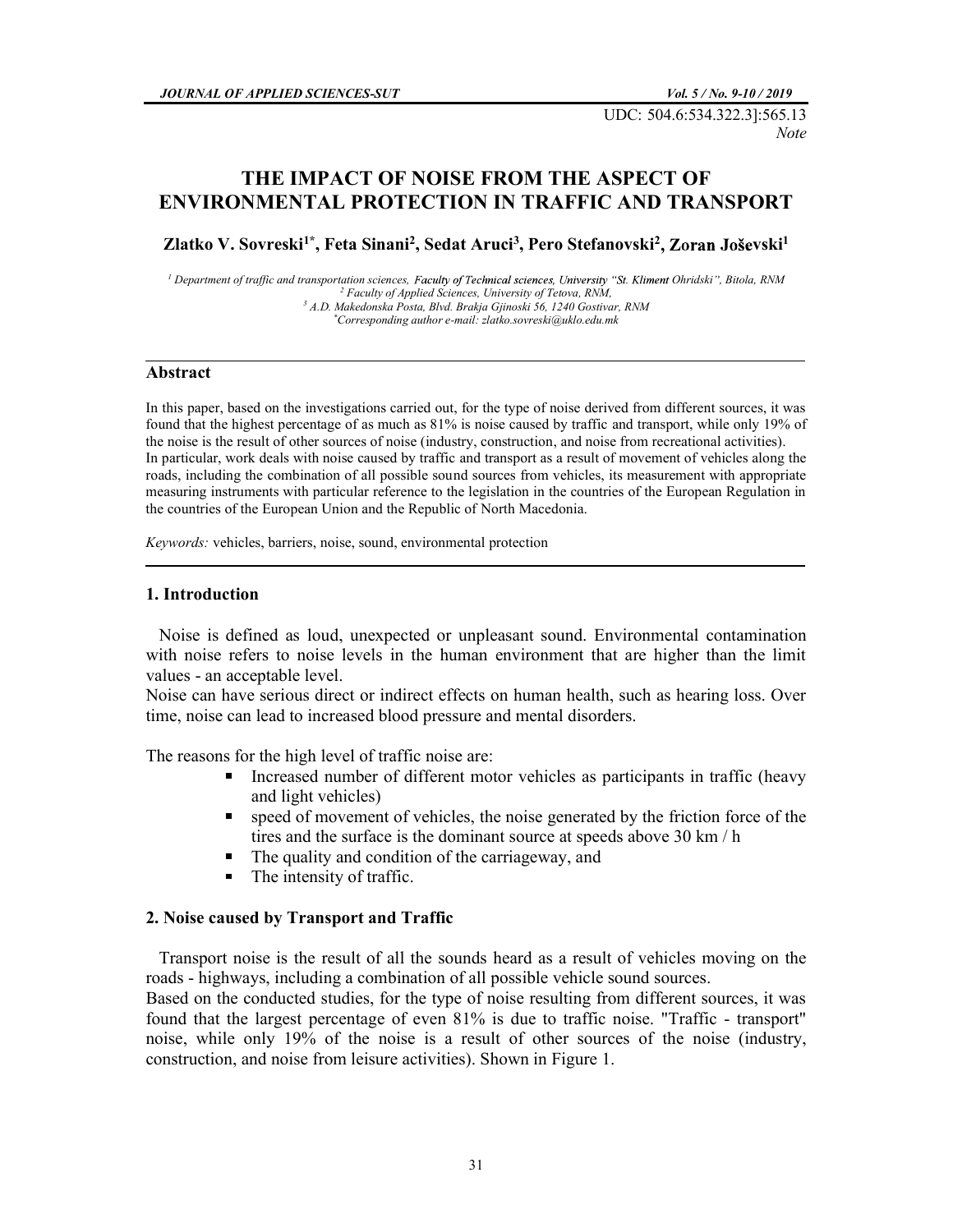

Figure 1. Diagram of percentage representation of different types of sources of transport noise

Figure 1 can be ascertained two important things:

- First, that most of the noise in the environment is a result of traffic as a source (up to 81%), compared to other sources of noise (construction, sports and music events, housing, shooting ranges, etc.) and
- Second, most of the noise of up to 50% is the result of road traffic noise, with which this kind of noise becomes dominant and the biggest source of noise.

#### 3. Sources of transport noise

 As said before, there are several different types of the noise source. Of interest in this paper is the noise caused by road motor traffic called "transport noise", which is the result of the interaction between motor vehicles and roads, ie their road surface. (1)

Changes in that interaction result in changes in noise levels. It depends on the intensity, type, structure and speed, and on the type of road the condition of the road surface and the longitudinal slope.

Noise caused by motor vehicles on the move, we can divide it into:

- Noise generated by the engine of the vehicle at work (engine noise)
- Noise generated by the interaction of the tires between the vehicle and the drive surface, as the vehicle passes through the air-medium (rolling noise), and
- Noise resulting from the turbulence of the air that occurs when the vehicle is moving  $\circ$ (aerodynamic noise). Shown in Figure 2.



Figure 2. Types of traffic noise

As it can be seen in Figure 2 the highest noise is the rolling noise generated by the interaction between the tires on the vehicle and the drive surface as the vehicle passes through the airmedium.

This type of noise depends directly on the speed of movement of the vehicles. Each sound source can be described thanks to associated spectra, amplitudes, and time history. The spectrum detects the frequency of the sound content. (1)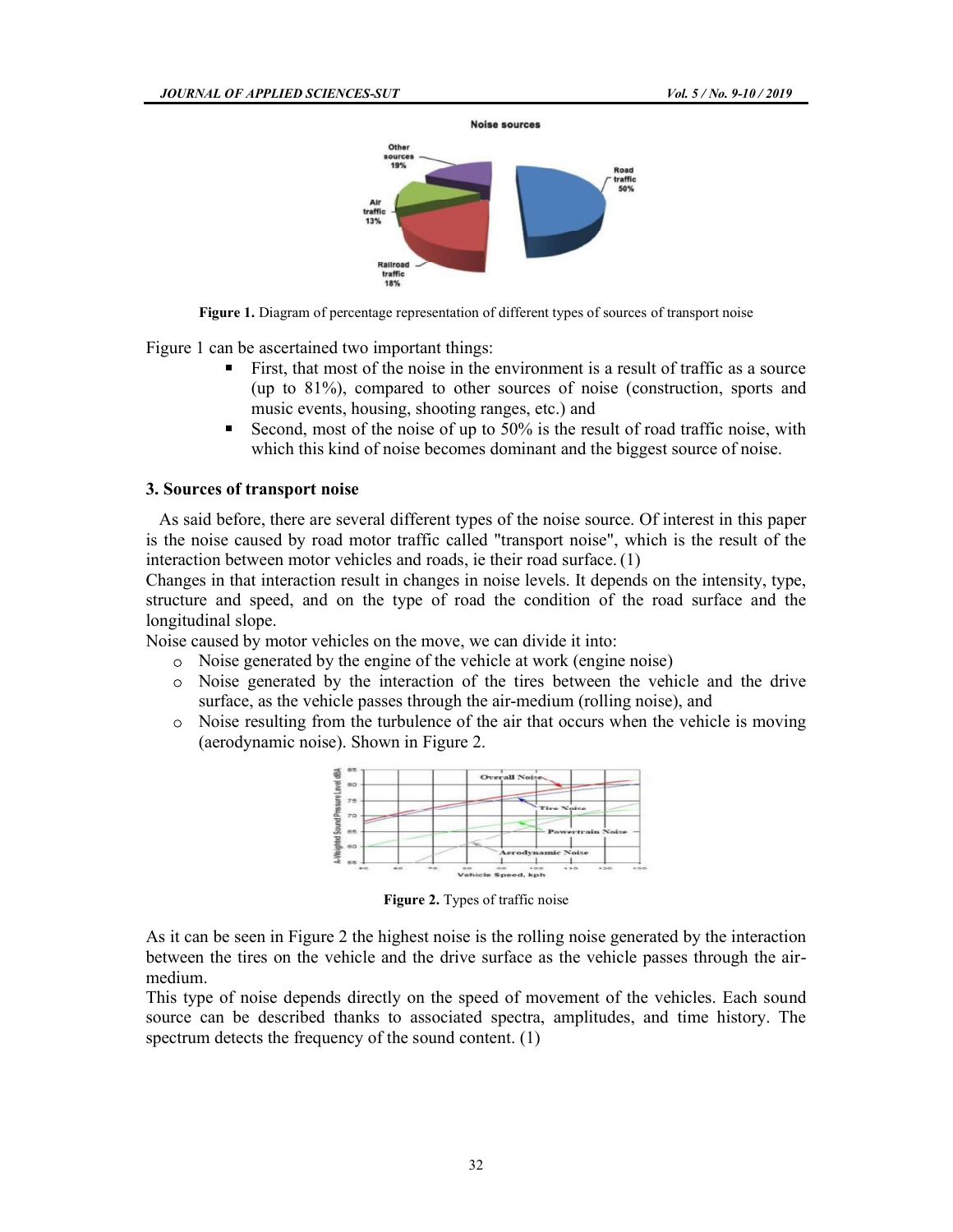#### 4. Impacts on transport noise

Transport noise has several factors, the most significant of which are:

- The impact from the driving surface
- Influence on the speed of movement
- $\blacksquare$ Category impact
- Type of motor vehicle  $\blacksquare$
- The impact of the geometric elements of the roads
- **Tire impact and**
- Distance impact distance from the place of source.

The impact of each of these factors is significant for the magnitude of the noise generated (1). It is particularly important to point out that these actors do not act individually - separately, but act together - in synergy, as can be seen from what is written in the next few sub-chapters. The results of noise measurements when driving on an asphalt concrete driving surface show that the tire rolling noise at direct speed is a source of noise that prevails in both light and heavy vehicles.

This shows that such noise primarily depends on the structural characteristics of the driving surface (micro and macro depth) and unevenness, that is, the plane of the driving surface expressed by International Equity Index IRI (IRI [m/km])

It is important to note that when driving at low-speed vehicles, the engine noise is greater than the noise generated by the interaction between the vehicle and the driving surface. When moving vehicles, for cars with a top speed of 30 km / h and trucks with a top speed of 40 km/h, noise as a result of rolling of tires on the road becomes significant and is dominant for speeds greater than 50 km/h.

The type and category of vehicles have a great impact on transport noise. For this purpose, it is necessary to have a database not only of the size of the traffic but also of the category of vehicles traveling along with the road network or the particular road being monitored for adequate transport noise protection measures. That's why more accurate calculations are performed when we divide the vehicles into several categories, and not just into two categories (light and heavy vehicles).

According to regulations in some countries (Germany and Austria), the slope of the road has an impact on the noise increase, ie if the route is uphill or downhill. The increase in noise is also affected by the proximity of intersections, traffic lights or places where there is any interruption in traffic flow, which increases the noise level.

The high impact of the tires on the noise is also shown by the fact that with worn tire straps due to the larger contact area, the tires in conjunction with the driving surface create more noise. It is important to note that the tire noise is higher in trucks, while in cars it becomes dominant at high speeds.

Distance from source, as well as traffic density along roads (depending on their rank: highways, national or regional), too significantly affects the noise reduction (1).

If we have heavy traffic - continuous, by doubling the distance from the source the noise decreases by 3 dB. If we have less traffic - individual vehicle passes, by doubling the distance from the source site the noise is reduced by as much as 6 dB (Figure 3) (1).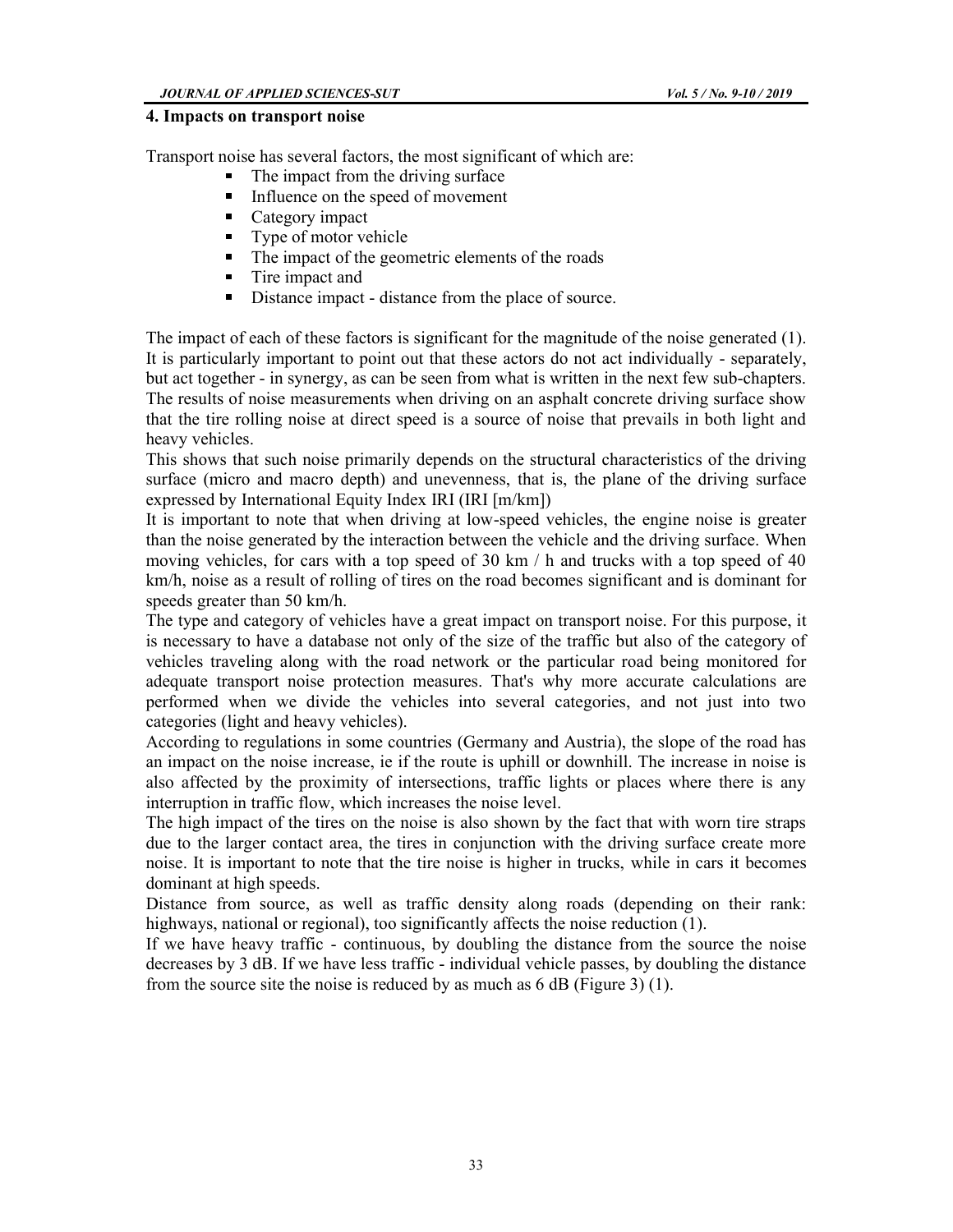

Figure 3. Spread of transport noise from different types of sources

### 5. Measurement of noise by the way

The most common case of measuring transport noise is on the spot, by the road. Technically these measurements are called lateral measurements and can be made:

- At a certain distance from the road (usually 7,5 or 15 m) or
- $\circ$  The location of the noise recipients (for example: houses, apartments, schools, playgrounds, etc.).

These types of noise measurements (Figure 4) include measurements of noise levels using microphones, as well as speed measurement and traffic classification (1).



Figure 4. Parts of lateral measurements

 All lateral tests to a certain degree are subject to different impacts. For example, the presence of objects that may affect or block the sound should be considered.

 The weather should also be monitored, especially the wind which can affect the sound level.

A least, they must be identified as so-called 'Polluting sources' such as aircraft noise and road noise (mowing grass, trains, etc.). If these impacts are significant, the measurements must be discontinued.

#### 6. Types measurements of noise

In addition to the source sound measurements, some measurements can be performed in the vehicle using a microphone mounted inside space for passengers. Data is collected while the vehicle is in motion, but without the influence of other potential noise sources, such as the state of the air or the radio.

The noise inside a vehicle is usually much lower than the outside noise. All collected measurements should be considered with caution, as the effects on the type of vehicle and its condition are significant.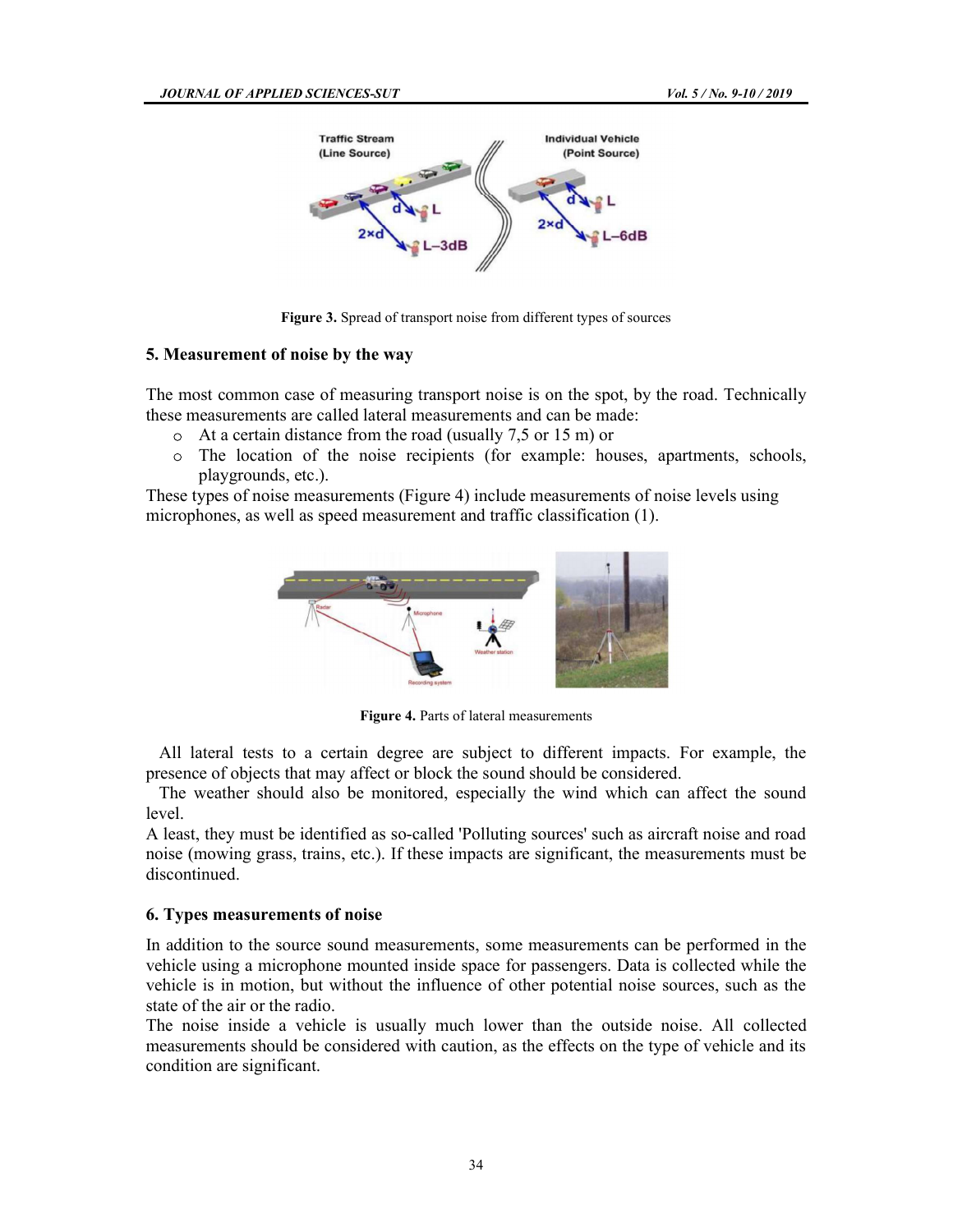## 6.1. Measuring apparatus

The basic instrument for measuring the noise level is a phonometer (Figure 5). On sale are available more phonometers of different types. In choosing the instrument for measuring noise we need to know the typology of the measures so that we are not mistaken in choice. The basic feature of phonometers is that they are calibrated according to the pressure height equation. The microphone as a basic part of the phonometer aims to convert the variable sound pressure into an appropriate change in the electrical voltage.



Figure 5. Measuring instrument - Phonometer CR: 832C

## 7. Legislation in the countries of the European Union and the R. N. Macedonia

## 7.1. Overview of EU legislation

To calculate the noise level of road traffic as the biggest noise emitter at the emission site, there are several methods:

- German method  $\blacksquare$
- English method
- Scandinavian method (Denmark, Finland, Norway, and Sweden)
- $\blacksquare$ Swiss method
- Austrian method and  $\blacksquare$
- **French method**

In other countries, depending on the experience and the data banks at their disposal, different methods are used. For example, in Croatia and Slovenia, the German method is used, while in Poland the French method is used.

It is noticeable that there is a wide range of different methods of calculating noise using different indicators, but it is important to note that there are no scientific or technical reasons for this, but that it is a result of the fact that most countries independently developed their methods.

From the side, the European Union has made a recommendation on the adoption of a unique method of calculation of noise to use the French method.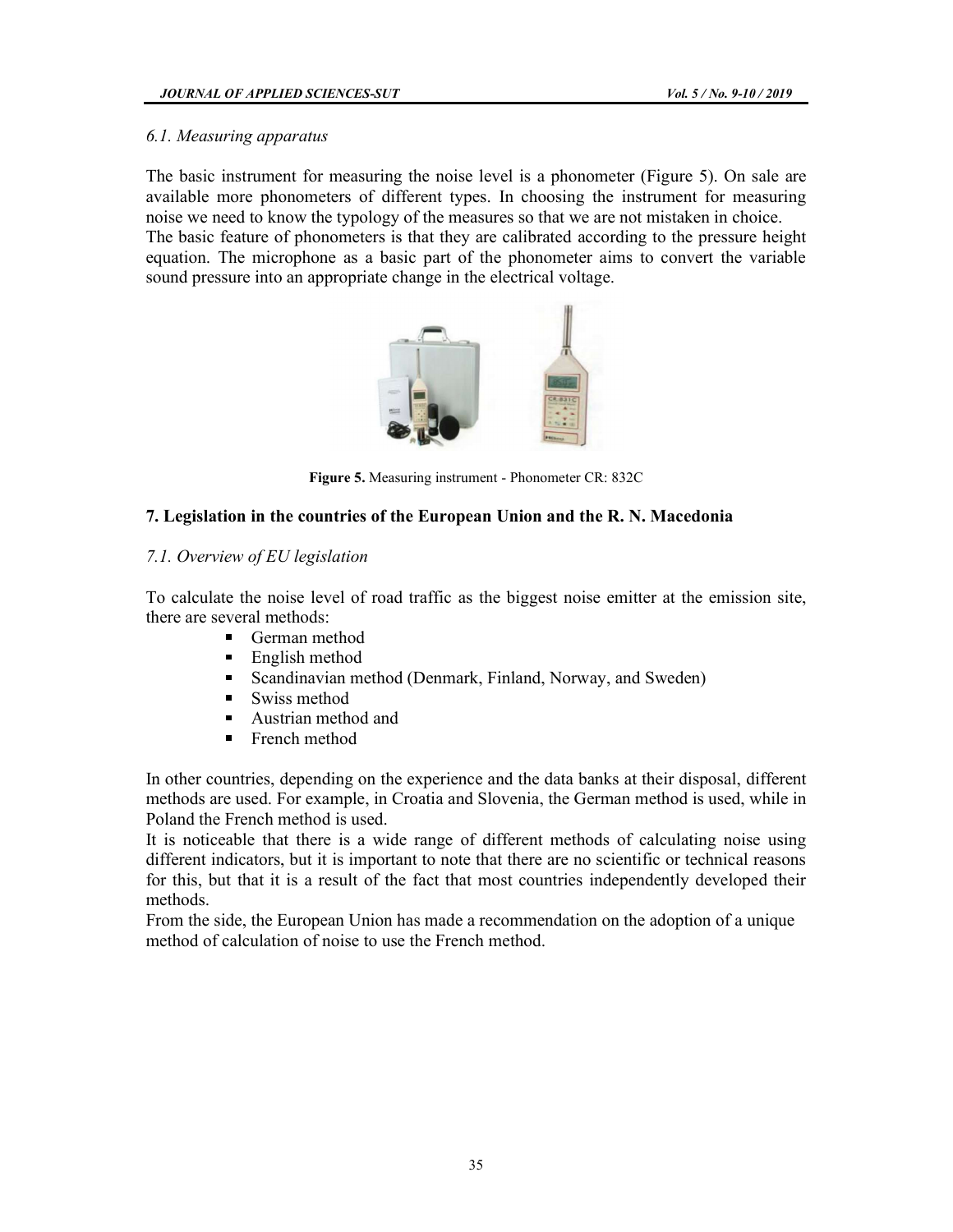7.2. Overview of the regulation in R. N. Macedonia<br>The Law on Environmental Noise Protection was adopted by the Assembly of the Republic of Macedonia on 14 June 2007 [5].

The main purpose of this law is to provide:

- Creating healthy living conditions for people and protecting the environment from noise
- Taking measures and activities to avoid, prevent or reduce noise
- **IDED** Undertaking noise protection measures imposed by the immediate surroundings causing discomfort and disturbance
- Removing or reducing the harmful effects resulting from exposure to noise in  $\blacksquare$  . the media and the environment; and
- $\mathbf{u}$ Providing a basis for developing noise abatement measures that the larger sources emit, in particular road, rail and water vehicles and infrastructure, aircraft, equipment used in open spaces in the industry as well mobile mechanical means for work.

This law provides definitions of the terms "Noise in the environment" and "agglomeration".

Thus, "environmental noise" is understood unwanted or harmful external sound, created by human activities, which is imposed by the immediate surroundings and causes discomfort and distress, including the sound emitted by vehicles, road, rail, and air traffic and from places of industrial activity.

"Agglomeration" is understood as part of the territory of the Republic N. Macedonia, designated by the Government of the Republic of North Macedonia, having a population of more than 100,000 persons and/or population density, due to which is considered an urban area.

## 8. Conclusion

Noise has a great impact on the environment and is increasingly a serious problem as it contributes to a significant reduction in people's quality of life. According to the negative environmental impact, noise is at the very top, together with air and water pollution. Except for the impact on the environment, it is important to emphasize that noise has a detrimental effect on the driver as well and passengers in the vehicle.

In the order of pollution, noise is at the very top, together with air and water pollution. The negative impact of noise on environmental pollution is very big, by its significance it is one of the most serious environmental problems as it contributes to a significant reduction in people's quality of life.

Studying noise is as physical as sound and psycho-physiological as an element of life, which is received through the human hearing sense with all the consequences for the human body.

The noise is all around us, so we say that in everyday life and work people are exposed to the impact of noise. Because noise sources are varied and numerous, they can be related to space where one resides, where one works and lives. The noise that the traffic generates is usually characterized as "traffic or transport noise". Transport noise is the result of all the sounds heard as a result of vehicles moving on the roads - highways, including a combination of all possible sources to the sound of vehicles.